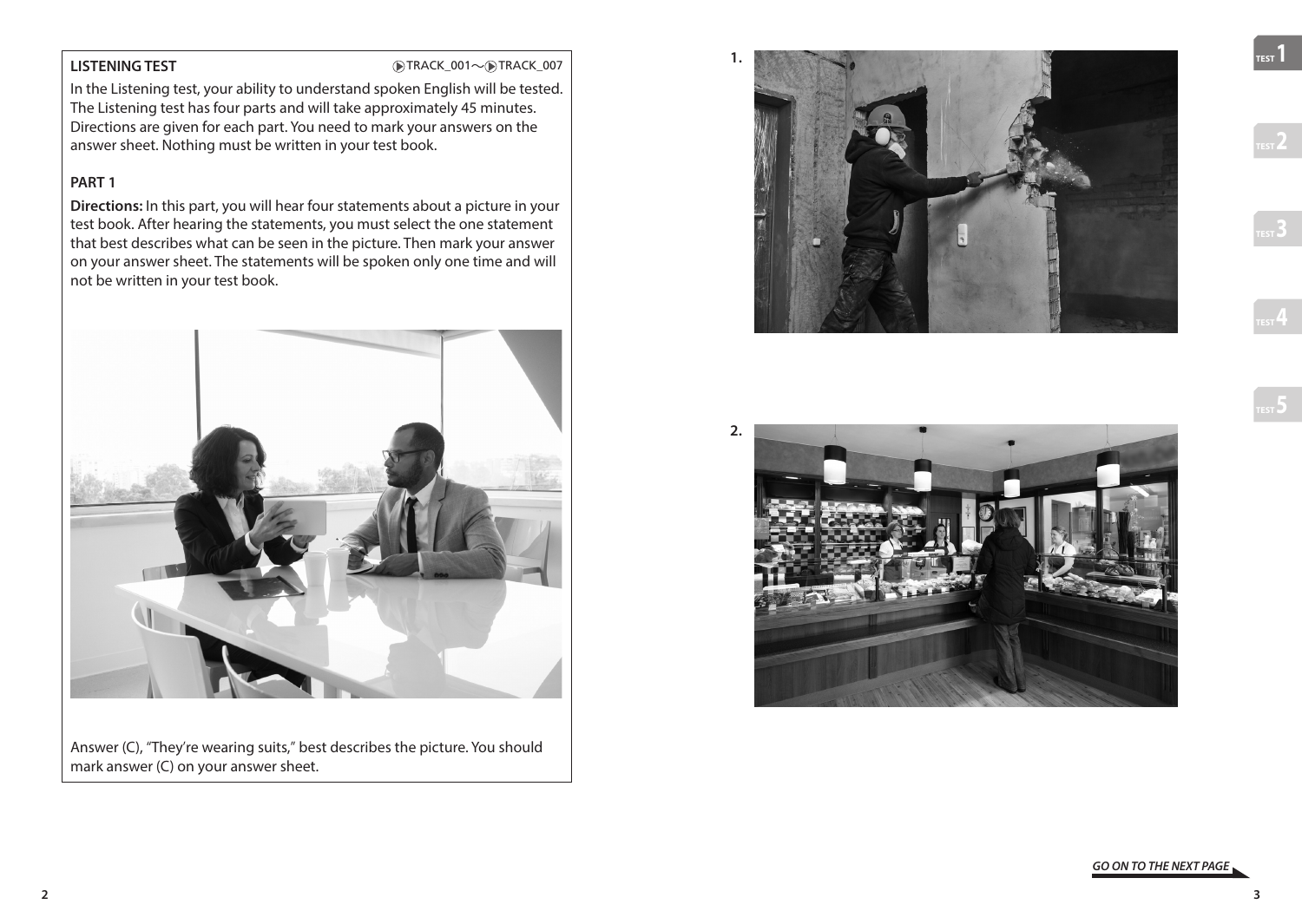## **PART 2 DENSITY DENSITY DENSITY DENSITY DENSITY DENSITY DENSITY DENSITY DENSITY DENSITY DENSITY DENSITY DENSITY DENSITY DENSITY DENSITY DENSITY DENSITY DENSITY DENSITY DENSITY DE**

**Directions:** In this part, you will hear a question or statement followed by three responses. All of them will be spoken in English. They will be spoken only one time and will not be written in your test book. Select the best response to each question or statement and mark answer (A), (B), or (C) on your answer sheet.

| 7. Mark your answer.         | <b>20.</b> Mark your answer. |
|------------------------------|------------------------------|
| 8. Mark your answer.         | 21. Mark your answer.        |
| 9. Mark your answer.         | 22. Mark your answer.        |
| <b>10.</b> Mark your answer. | 23. Mark your answer.        |
| 11. Mark your answer.        | 24. Mark your answer.        |
| 12. Mark your answer.        | 25. Mark your answer.        |
| <b>13.</b> Mark your answer. | 26. Mark your answer.        |
| 14. Mark your answer.        | 27. Mark your answer.        |
| <b>15.</b> Mark your answer. | 28. Mark your answer.        |
| 16. Mark your answer.        | 29. Mark your answer.        |
| <b>17.</b> Mark your answer. | <b>30.</b> Mark your answer. |
| 18. Mark your answer.        | 31. Mark your answer.        |
| <b>19.</b> Mark your answer. |                              |

|                                                                                                                                                                                                                                                                                                                                                                                   | PART <sub>3</sub>                                                                                                                                                                                        | DTRACK_034~DTRACK_060 |  |
|-----------------------------------------------------------------------------------------------------------------------------------------------------------------------------------------------------------------------------------------------------------------------------------------------------------------------------------------------------------------------------------|----------------------------------------------------------------------------------------------------------------------------------------------------------------------------------------------------------|-----------------------|--|
| Directions: In this part, you will hear conversations between two or more<br>people. You must answer three questions about what is said in each<br>conversation. Select the best response to each question and mark answer<br>$(A)$ , $(B)$ , $(C)$ , or $(D)$ on your answer sheet. The conversations will be spoken<br>only one time and will not be written in your test book. |                                                                                                                                                                                                          |                       |  |
|                                                                                                                                                                                                                                                                                                                                                                                   | 32. Where does the conversation<br>most likely take place?<br>(A) At a reception desk<br>(B) At a bus stop<br>(C) At a movie theater<br>(D) At a parking garage                                          |                       |  |
|                                                                                                                                                                                                                                                                                                                                                                                   | 33. What does the woman say about<br>Ms. Harper?<br>(A) She will be late.<br>(B) She is meeting one of her<br>clients.<br>(C) She has changed the meeting<br>location.<br>(D) She is on a business trip. |                       |  |
|                                                                                                                                                                                                                                                                                                                                                                                   | <b>34.</b> What does the woman offer the<br>man?<br>(A) A brochure<br>(B) A pen<br>(C) A beverage<br>(D) An invitation                                                                                   |                       |  |

57